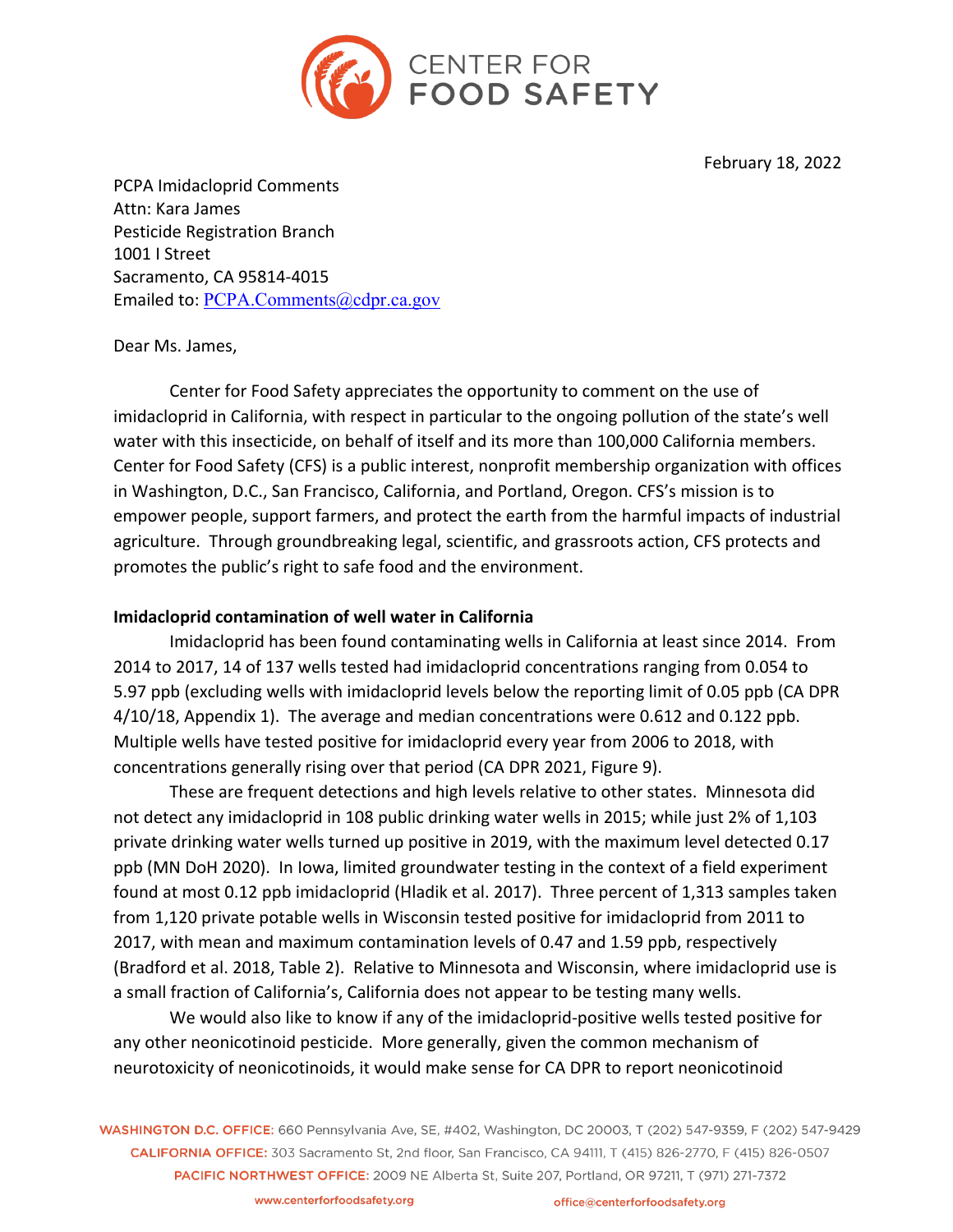contamination as a group rather than separately. This is standard practice by other states, for instance Wisconsin and New Jersey (Bradford et al. 2018, Millemann et al. 2020).

The California Department of Pesticide Regulation (CA DPR) does not see a health threat from consumption of water contaminated with imidacloprid, even at the maximum detected concentration of 5.97 ppb; and in fact believes that imidacloprid can be safely consumed at concentrations in water up to the reference level of 283 ppb (CA DPR 4/13/21).

Center for Food Safety disagrees with this assessment. As discussed below, the safety threshold (reference level) that CA DPR established for imidacloprid is far too high to protect the health of Californians exposed to this toxic insecticide. While we do not have specific recommendations for restricting any particular agricultural or other uses to reduce exposure at this time, the first step must be to set a truly health-protective exposure threshold, the focus of these comments. This would then provide a concrete basis for deciding whether usage restrictions are needed to bring exposure below that new threshold; if so, then discussion could follow as to which restrictions or prohibitions make the most sense.

## **Deficient, unacceptable Bayer study used to set human safety threshold**

CA DPR states that exposure even to 5.97 ppb of imidacloprid in well water does "not pose acute or chronic health risks to humans," since it falls below the "reference level of 283 ppb" previously established by CA DPR's Human Health Assessment Branch (CA DPR 4/13/21, p. 2). However, this reference level (i.e. safety threshold) is based on a blatantly deficient study, and is set far too high, as explained below. As a result, imidacloprid at levels detected in California well water may well be hazardous.

The key input to establishing this reference level is an unpublished, developmental neurotoxicity study (DNT) in rats designated "Sheets, 2001" (Ibid., pp. 3, 9). EPA also reviewed this study (EPA undated). While the April 13<sup>th</sup>, 2021 memorandum does not specify who conducted the study, it was the Agricultural Division of the Bayer Corporation, the primary manufacturer of imidacloprid.

Sheets, L.P. 2001. An Developmental Neurotoxicity Study with Technical Grade Imidacloprid in Wistar Rats. Bayer Corporation, Agricultural Division Toxicology; Kansas, USA. Study No. 110245. DPR Vol. 51950-0474 # 209393. (CA DPR 2006, p. 109).

The purpose of the study was to assess potential adverse effects of imidacloprid on the neurological development of fetal and infant rats. To this end, three groups of female rats were fed different doses of imidacloprid for 41 days: 20 days during pregnancy (gestation days 0 to 20), and 21 days after birth (post-natal day or PND 1 to 21), with young rats exposed *in utero* and then via mother's milk until weaning at PND 21. The doses were 8, 19 and 54.7 mg/kg/day, plus an untreated control group. $1$  The young rats were evaluated for developmental

 $1$  This means 8, 19 or 54.7 milligrams of imidacloprid per kilogram body weight of the rat were administered in the diet each day to low, intermediate and high-dose rats, with 30 rats in each group.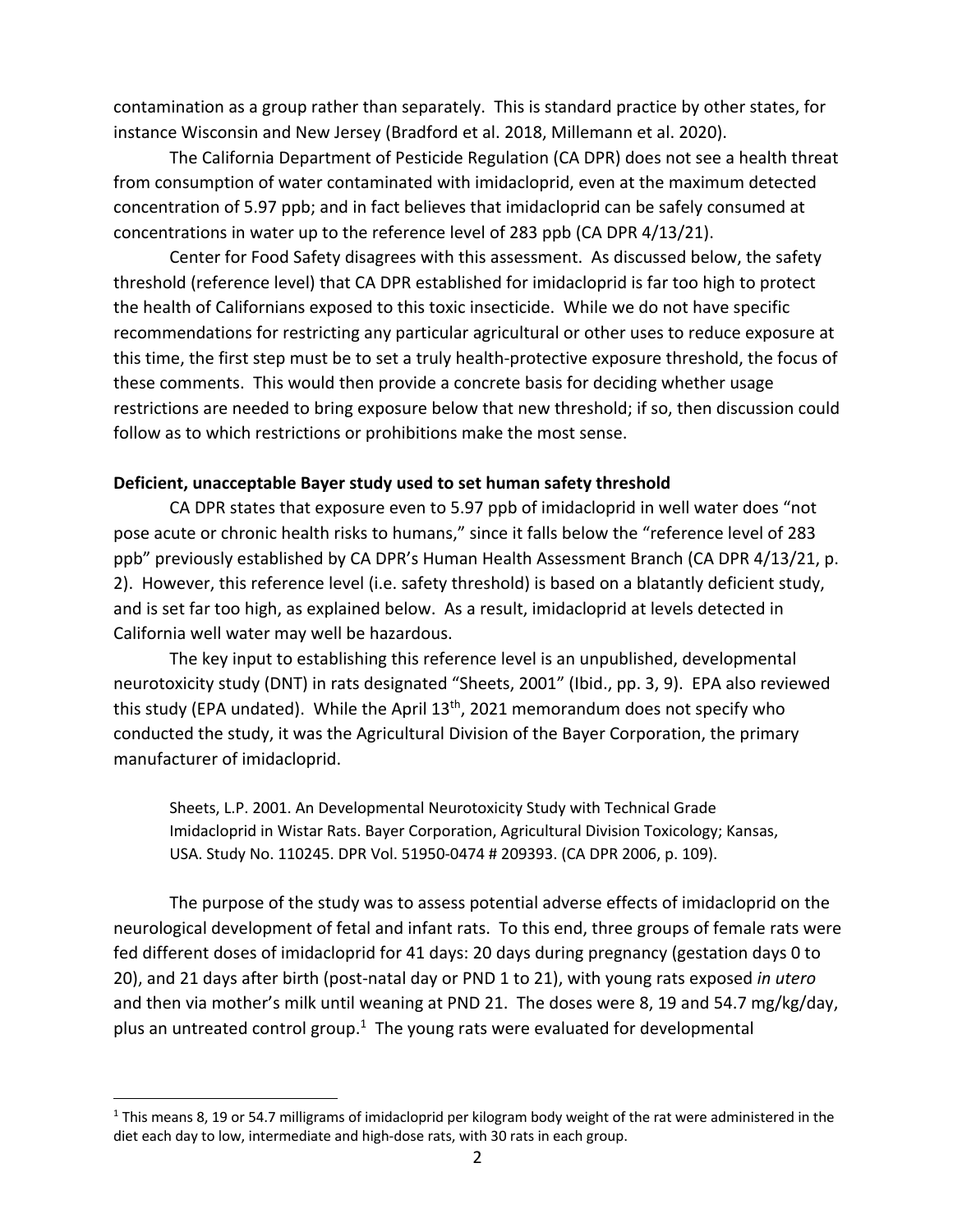neurotoxicity from birth until 75 days of age by means of various neurological tests and brain measurements.

Imidacloprid had two major effects, which were observed primarily in the high-dose rats. It reduced motor and locomotor activity in male and female pups at PND 17, and in female pups at PND 21. And it altered the dimensions of two critical parts of the brain in female pups: decreasing the width of the caudate putamen by 6% at PND 11 and by 2% at study termination; and reducing the thickness of the corpus callosum by a substantial 27% at PND 11 (CA DPR 2006, pp. 52-53; EPA undated, p. 24). $^2$  CA DPR reviewers cite scientific literature to show that the morphometric brain changes could well be linked to the decreased motor and locomotor activity (CA DPR 2006, pp. 53-54).

The reviewers also note that "the study was deficient" because Bayer did not report brain measurements for *any* of the rats in the low- and mid-dose groups, but rather only for the high-dose rats (Ibid, p. 54). Thus, it is impossible to determine either the lowest dose that causes these brain changes (lowest observed effect level, LOEL), or the highest dose that does not cause them (no observed effect level, NOEL). Since the NOEL is required to establish the human safety threshold, and "[t]his study could not be used to determine the developmental NOEL" (Ibid., p. 54), CA DPR should have rejected it out of hand, absent submission of the missing data. Indeed, this was EPA's response. The Agency said the study did not satisfy the requirements for a developmental neurotoxicity study in rats, and could only be upgraded upon submission of the morphometric brain data for the other female groups, along with other data (EPA undated,  $p. 3$ ).<sup>3</sup> CA DPR's earlier 2004 review of this study is similar, except the author seemed to have reason to believe the additional brain data were not available: "Study is not acceptable, and appears not to be upgradeable" (CA DPR 2006, pp. 165-166). To our knowledge, the additional needed data were never submitted to either CA DPR or EPA.

Instead of rejecting a study its own scientists found to be "deficient," "not acceptable," and incapable of establishing a developmental NOEL or a human safety threshold, CA DPR contradicted itself and used the study for precisely that purpose anyway. First, the ONLY dose for which brain measurements were available was improperly designated the "LOWEST adverse effect level," which is pure speculation without brain data for animals in the two lower-dose groups.4 Second, after explicitly rejecting the study as unsuitable for determining an NOEL, CA DPR went ahead and established an "estimated NOEL (ENEL)" by arbitrarily applying a default factor of 10 to the high dose, 54.7 mg/kg/day, which was improperly designated the LOEL, to arrive at an ENEL of 5.5 mg/kg/day (Ibid., p. 54).

This unacceptable study is apparently still being used, 15 years later, to set the safety threshold for imidacloprid in well water: "The critical acute point of departure (POD) was a noobserved-effects-level (NOEL) of 5.5 mg/kg/day from a developmental neurotoxicity study in rats (Sheets, 2001)" (CA DPR 4/13/21, p. 3); the human health reference level (HHRL) of 283

<sup>&</sup>lt;sup>2</sup> CA DPR and EPA largely concur in their evaluations of the study, but differ slightly in details.

<sup>&</sup>lt;sup>3</sup> According to the protocol for this study, morphometric brain data would be collected initially for the high-dose and control groups; but if effects were seen in the high-dose group, then the brains of animals from lower dosage groups would be examined, which of course did not occur here (EPA undated, p. 10).

<sup>&</sup>lt;sup>4</sup> In other words, the LOEL could very well be either the intermediate or the low dose.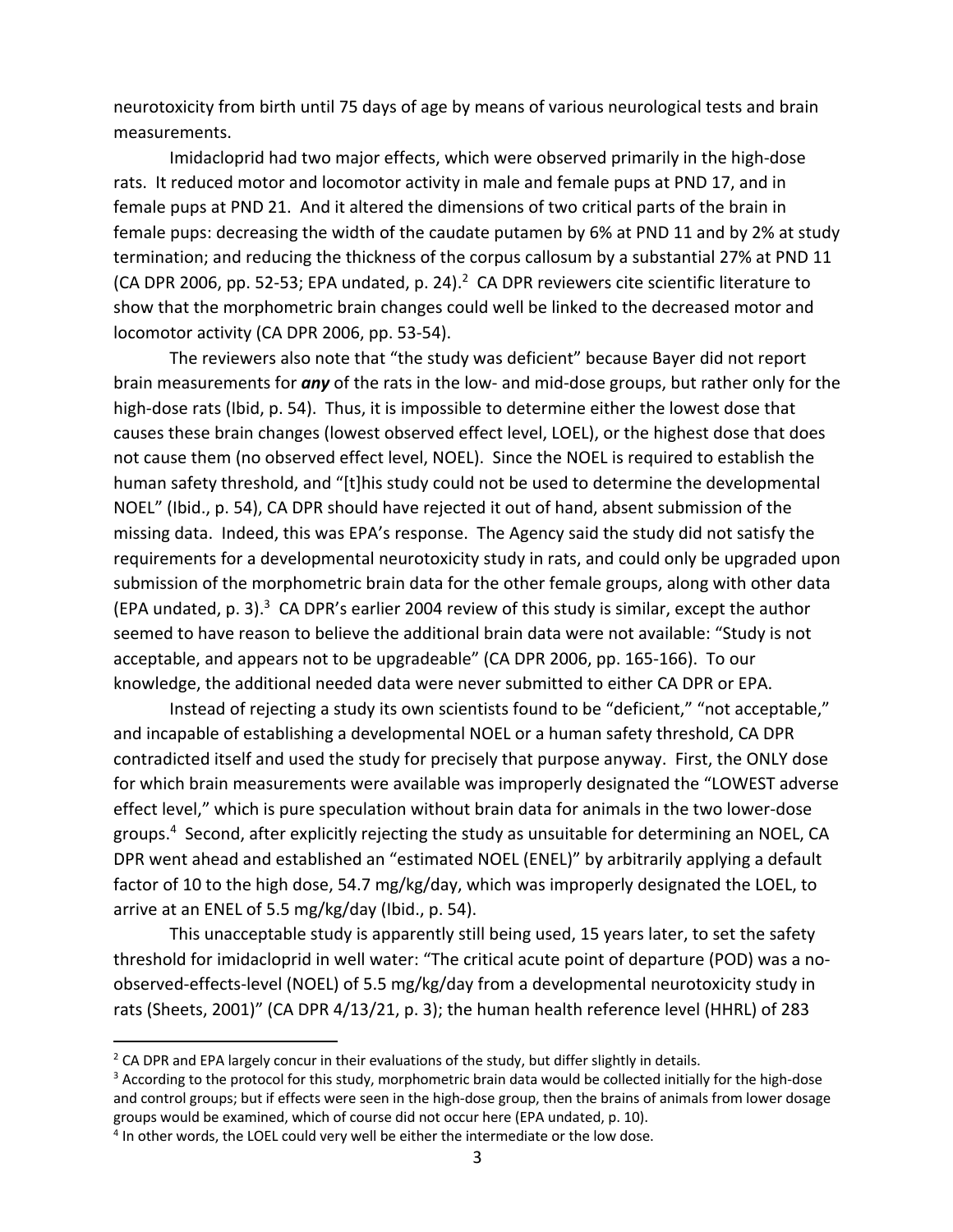ppb imidacloprid in drinking water is explicitly based on "the NOEL of 5.5 mg/kg/day" from that study (Ibid., pp.  $5-6$ ).<sup>5</sup>

Imidacloprid's effects on the rat brain may well have significance for humans. The caudate putamen is a central component of the basal ganglia, and performs critical functions in the integration of information, including motor control, cognition and emotion; its degeneration in humans contributes to reduction of motor activity in Parkinson's disease, while its complete degeneration in Huntingdon's disease is accompanied by a large increase in motor activity (Schröder et al. 2020).

The corpus callosum connects the right and left hemispheres of the brain. In humans, it is comprised of more than 200 million nerve fibers, the largest connective pathway in the brain. Its functions are related to coordination and complex problem-solving. Forming between 12 and 16 weeks after conception, it matures at age 12. If the corpus collosum has not grown properly during fetal development, then it never will (Seymour 2017).

We also question CA DPR's setting of the LOEL and NOEL in the rat teratology study. The study authors found maternal toxicity at 10 mg/kg/day based on 10% reduced food intake and 4% reduction in body weight gain at that dose, as well as what appear to be statistically significant, dose-dependent declines in both food intake and body weight gain from low to high dosage groups (CA DPR 2006, pp. 46-47). CA DPR not only rejected 10 mg/kg/day as the LOEL, it jumped a dosage group and made 100 rather than 30 mg/kg/day the LOEL. Reduced body weight gain and food intake are properly regarded as toxic effects, and the LOEL should be reclassified as 10 mg/kg/day.

## **Issues related to the Food Quality Protection Act**

The Food Quality Protection Act requires establishment of an additional 10-fold margin of safety to account for pre- and post-natal toxicity, unless convincing evidence shows that the young are no more susceptible or sensitive to the toxic effects of a pesticide than adults. The brain effects in the Bayer study were found in young animals. And CA DPR scientists discuss the abundant evidence that pre- and postnatal exposure to nicotine, which is structurally related to imidacloprid (a *neo*nicotinoid), and also targets nicotinic acetylcholine receptors in the brain, is associated with numerous adverse effects in young rats and humans (including Sudden Death Syndrome) (CA DPR 2006, pp. 91-92). They also note the striking fact that females are more affected in these nicotine studies, just as imidacloprid preferentially affected female brains and neurological function in not only the Bayer study discussed above (Sheets 2001), but at least two other Bayer neurotoxicity studies, Sheets 1994a and 1994b (Ibid., p. 92).

CA DPR ignored their scientists' call to consider the greater susceptibility of the young to the toxic effects of nicotine "when assessing the effects of imidacloprid on the developing organisms" (Ibid. p. 92). Application of a safety factor to protect the young is necessary when, as here with imidacloprid, the neurological development of the young is impacted.

<sup>5</sup> Note how CA DPR entirely drops the "estimated NOEL (ENEL)" nomenclature in these recent references to the Bayer study, which inadvertently or not serves to obscure the fatal flaws in that study and the numerical gymnastics undertaken to use it for establishing the human safety threshold despite those flaws.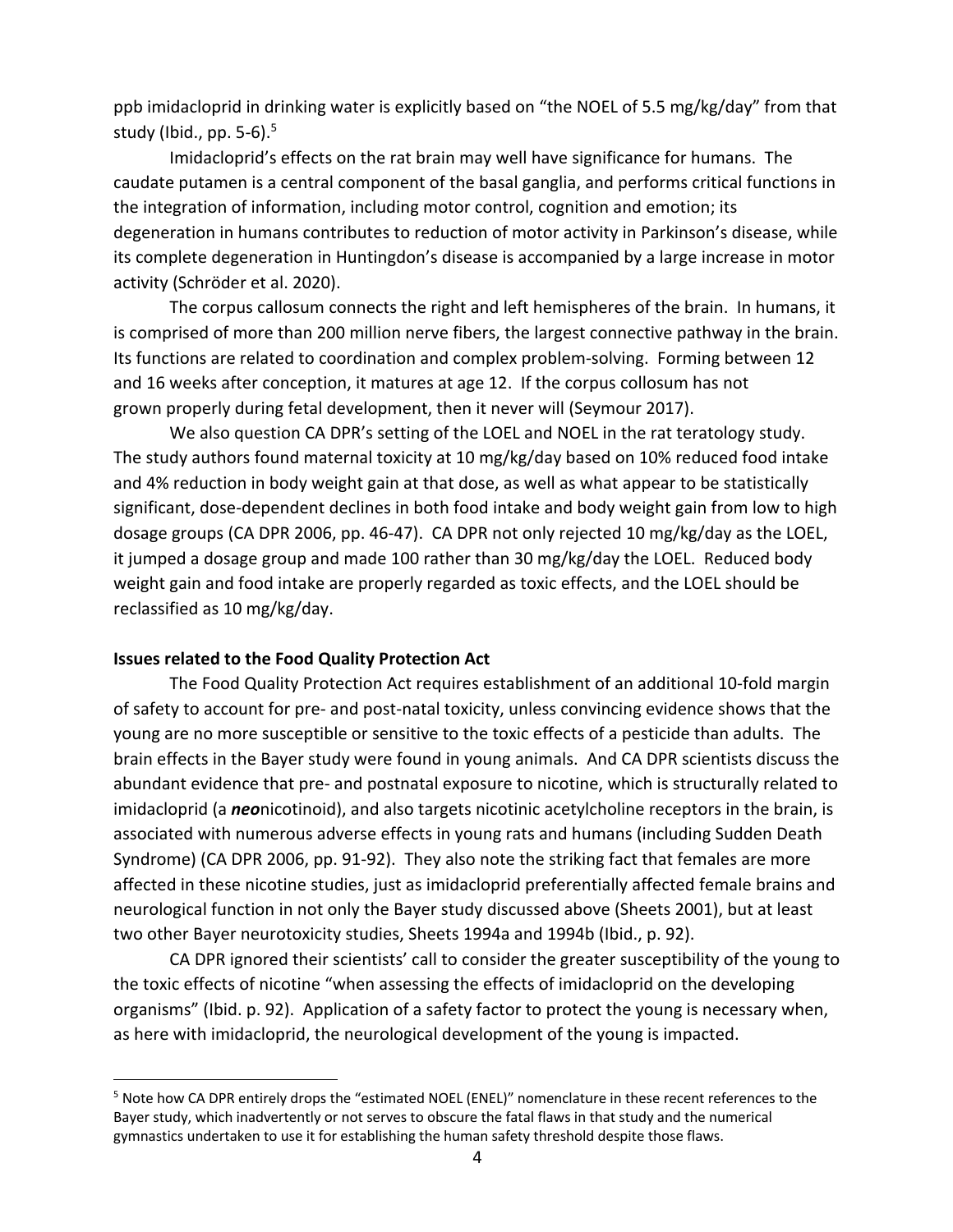#### **Aggregate exposure to imidacloprid**

In developing its human health reference levels for acute and chronic exposure in drinking water, it does not appear that CA DPR factored in aggregate exposure to imidacloprid via all other routes, which include residues in food, residential uses, occupational activities and ambient air. Interestingly, when CA DPR conducted its hazard assessment of imidacloprid in 2006, the agency concluded that drinking water was not "a major contributor to the total dietary exposure," suggesting a proportionally greater exposure from food (Ibid., p. 93). With much greater use today, exposures via both food and water as well as other routes will have increased greatly. CA DPR must ensure that in assessing risk, all routes of exposure are considered; and likewise that any reference levels set for drinking water (or any other individual route of exposure) account for co-exposures via other routes.

### **Cumulative toxicity from exposure to neonicotinoids**

Imidacloprid shares its mechanism of toxicity with other neonicotinoid pesticides, including acetamipirid, dinotefuran, thiacloprid, thiamethoxam and clothianidin. They all bind to nicotinic acetylcholine receptors (nAChRs) in the brain, thereby continuously stimulating neurons, resulting in death as well as sublethal effects (Simon-Delso et al. 2015). Neonicotinoids are more highly toxic to invertebrates than vertebrates because the former have a larger number of nAChRs with high affinity to these insecticides. Neonicotinoids target primarily the nAChR subtype  $\alpha$ 4 $\beta$ 2 in insects and mammals, and mammalian toxicity correlates with agonist action and binding affinity at these receptors, their primary target in the brain (Tomizawa and Casida 2005).

This shared mechanism of toxicity demands cumulative risk assessment of these neonicotinoids for the risks they pose to humans. Cumulative assessment is further supported by the similarity in neurological effects they cause in animal studies submitted to EPA by registrants, and by the efforts of independent scientists to assess cumulative dietary exposure to neonicotinoids by employing relative potency factors (for discussion and references, see CFS 2020).

CA DPR conceded the need to assess neonicotinoids as well as nicotinoids cumulatively in 2006, but cited modest agricultural use and sparse monitoring data as obstacles to doing so; however, the agency also stated that "the risk of concomitant dietary exposure to multiple neonicotinoid and nicotinoid pesticides would be addressed when residue data become available" (CA DPR 2006, pp. 93-94). Agricultural use of imidacloprid in California has more than tripled since 2006, and was roughly 350,000 lbs. in 2018 (CA DPR 2021, Figure 1). Overall neonicotinoid use in 2018 (including non-agricultural uses) stood at 640,000 pounds (see table below). However, these figures exclude seed treatment uses, which have the potential to double these amounts, according to a recent analysis of neonicotinoid use in California (Mineau 2020). In addition, much more monitoring data is presumably available. California should thus conduct a full cumulative risk assessment of neonicotinoids.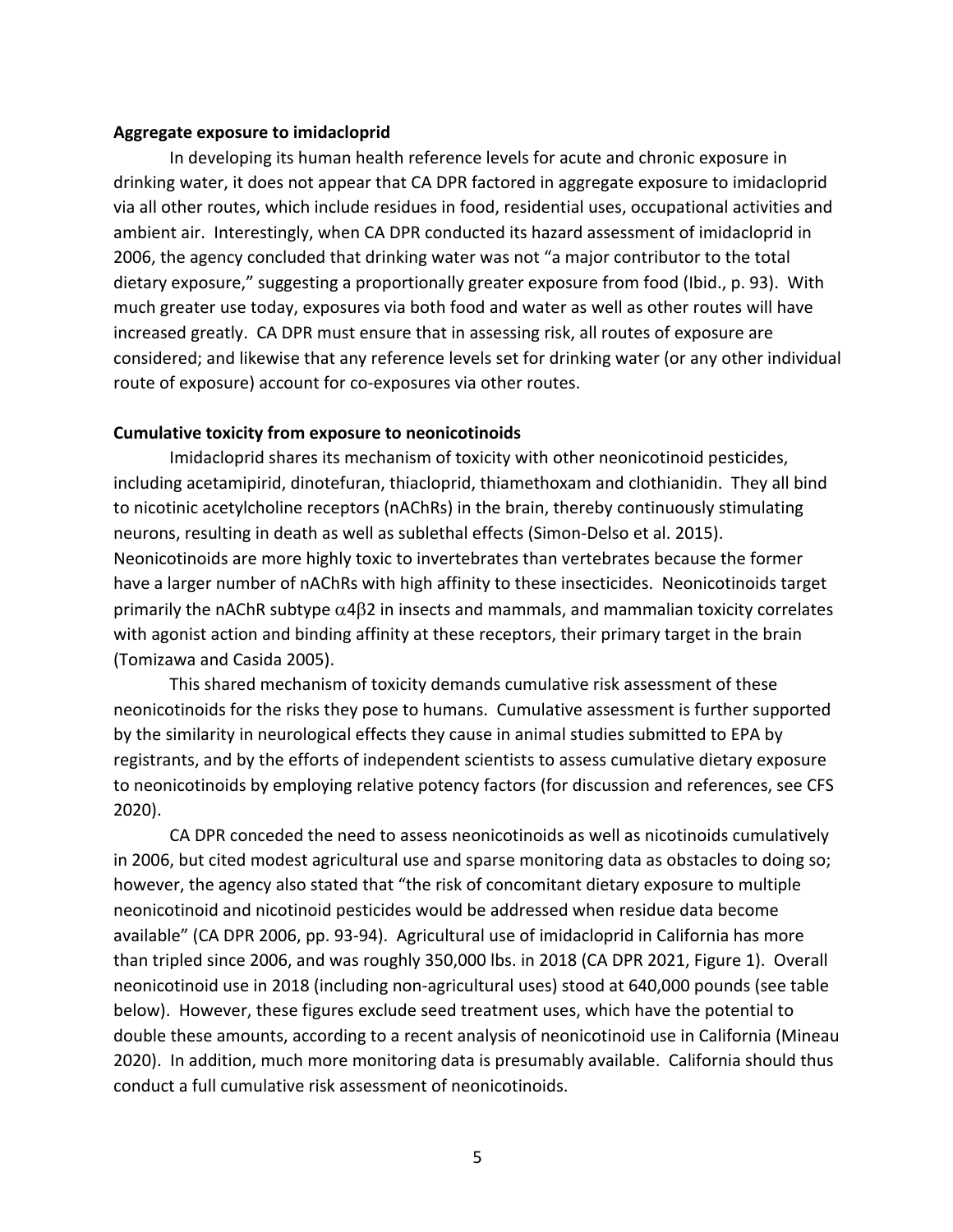| <b>Neonicotinoid</b> | Pounds Applied in CA, excl.<br>seed treatments (2018)* | <b>Comments</b>                                     |
|----------------------|--------------------------------------------------------|-----------------------------------------------------|
| Acetamiprid          | 63,542                                                 |                                                     |
| Clothianidin         | 15,965                                                 |                                                     |
| Dinotefuran          | 32,028                                                 |                                                     |
| Imidacloprid         | 466,268                                                | Represents nearly half of national use, as per USGS |
| Thiamethoxam         | 61,506                                                 |                                                     |
| <b>TOTALS</b>        | 639,309                                                |                                                     |

\* From 2018 Annual Statewide Pesticide Use Report Chemical Totals, at https://www.cdpr.ca.gov/docs/pur/pur18rep/pur\_data/pur\_2018\_subtotals\_chemical.pdf.

#### **Endocrine and metabolic disruptors**

Imidacloprid is also well known to be a reproductive toxin and an endocrine disruptor (Mikolic and Karaconji 2018). CA DPR notes that imidacloprid like other neonicotinoids activates the nAChRs that in turn regulate the endocrine system; that structurally related compounds like nicotine are known to have neuroendocrine effects by interacting with brain nAChRs; and that the State of California classifies nicotine as a reproductive toxin. CA DPR furthermore cites various developmental and reproductive effects identified in registrant studies (including the morphometric changes in brain structures in Sheets 2001) as potentially the result of imidacloprid's endocrine disrupting activity (CA DPR 2006, p. 94).

There is far more literature available today on this subject. For instance, Pandey and Mohanty (2015) demonstrated that exposure of a wild bird (*Amandava amandava*) to a fairly low level of imidacloprid (0.155 mg/kg/day) for 30 days in food resulted in disruption of the pituitary-thyroid axis, including adverse effects to the thyroid gland and alterations in the levels of T4, T3 and thyroid stimulating hormone.

Many scientists now place endocrine disruptors in a broader category of compounds that include disruptors of metabolism, often via interactions with nuclear receptors (Heindel et al. 2015). Imidacloprid is one such metabolic disruptor. Park et al. (2013) found that imidacloprid increased lipid accumulation during differentiation of 3T3-L1 adipocytes in cell culture, while Sun et al. (2016) demonstrated that imidacloprid is an obesogen that potentiates the obesity-promoting effects of a high-fat diet in male mice, at doses as low as 0.06 mg/kg/day for 12 weeks (Sun et al. 2016, Figures 1A and 1B excerpted below; see also Egusquiza and Blumberg 2020). Interestingly, Sun et al. chose the low dose of 60 ug/kg/day to match CA DPR's reference dose, based on the Sheets 2001 study (CA DPR 2006, Table 21, p. 84). CA DPR's acute dietary exposure estimate shows that intake of this amount or greater is at the high end of the possible, based on tolerance-level and maximum detected residue data available to it in 2006 (Ibid., Tables 19 and 20, pp. 81-83). We would note that regular consumption of well water with 6 ppb imidacloprid would result in exposure of 0.6 ug/kg/day for a 10 kg toddler, assuming intake of 1 liter per day, and that this amount represents nearly 10% of the chronic exposure estimated for 1-2 year olds (Ibid., Table 20).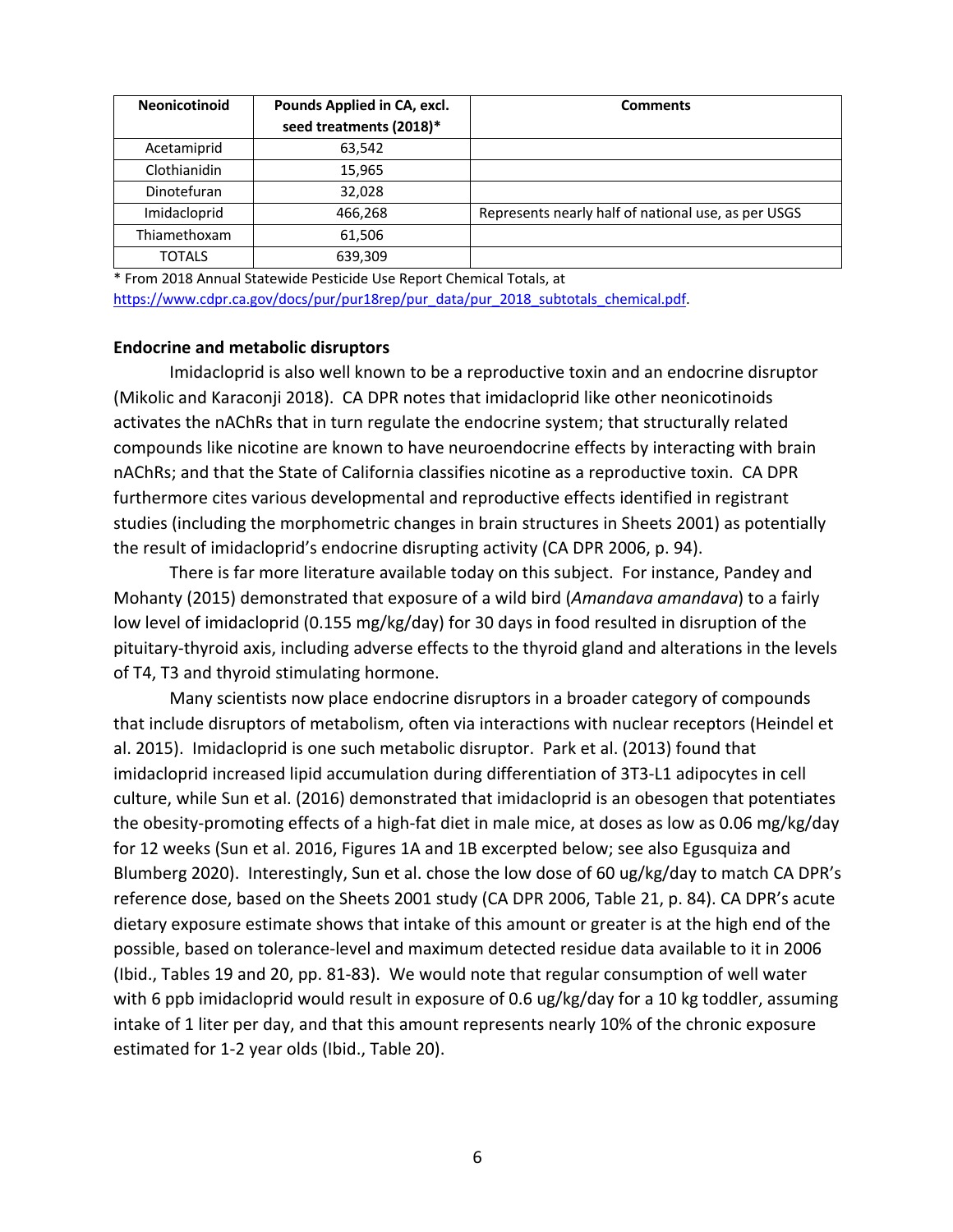

Figure 1. Effects of imidacloprid on body weight, body weight gain and food intake. Mice were fed with low fat diet or high fat diet supplemented with (0, 0.06, 0.6 and 6 mg/kg bw/day) imidacloprid for 12 weeks. (A) Body weight was monitored weekly, (B) Body weight gain for 12 weeks. Excerpted from Sun et al. (2016).

CA DPR should carefully consider the potential for imidacloprid to disrupt the endocrine system and metabolic regulation, including non-traditional endpoints such as obesogenic or metabolism-disrupting activity – especially with the huge increase in usage of imidacloprid and other neonicotinoids since the 2006 hazard characterization.

### **Alternate points of departure**

The ENEL of 5.5 mg/kg/day from Sheets (2001) and the derived reference level of 0.06 mg/kg/day are clearly unacceptable as benchmarks for assessing the adverse health effects of imidacloprid. Moreover, by using this deficient study to establish a critical human health safety threshold, CA DPR is telling registrants they are free to abstain from performing critical measurements or tests, or at least from reporting them, with no consequences. Indeed, by making Sheets (2001) the point of departure, CA DPR is rewarding Bayer for this egregiously unacceptable behavior.

This episode underscores the need for CA DPR to consult the peer-reviewed scientific literature, preferably by authors not affiliated with pesticide companies, not only for framing the interpretation of registrant study findings, but for the serious business of actually setting safety thresholds to protect public health and the environment. A few suggestions, far from exhaustive, follow.

Kara et al. (2015) administered via gavage 0.5, 2 or 8 mg/kg/day imidacloprid to infant and adult Wistar rats for 3 months. Learning activities were diminished significantly at 2 and 8 mg/kg/day doses in infant rats, but only at 8 mg/kg/day in adult rats. Unlike the meaningless ENEL from Sheets (2001), this study not only has a solid NOAEL for infant rats of 0.5 mg/kg/day, but it is closely spaced to the LOEL dose, reducing uncertainty as to where the true effect threshold lies. The greater susceptibility of infant vs. adult rats calls for application of a safety factor, similar to the one prescribed by the Food Quality Protection Act, in addition to the usual 100x for interspecies and interindividual differences. Thus, the reference dose would be 0.5 mg/1,000 =  $0.5 \text{ ug/kg/day}$ .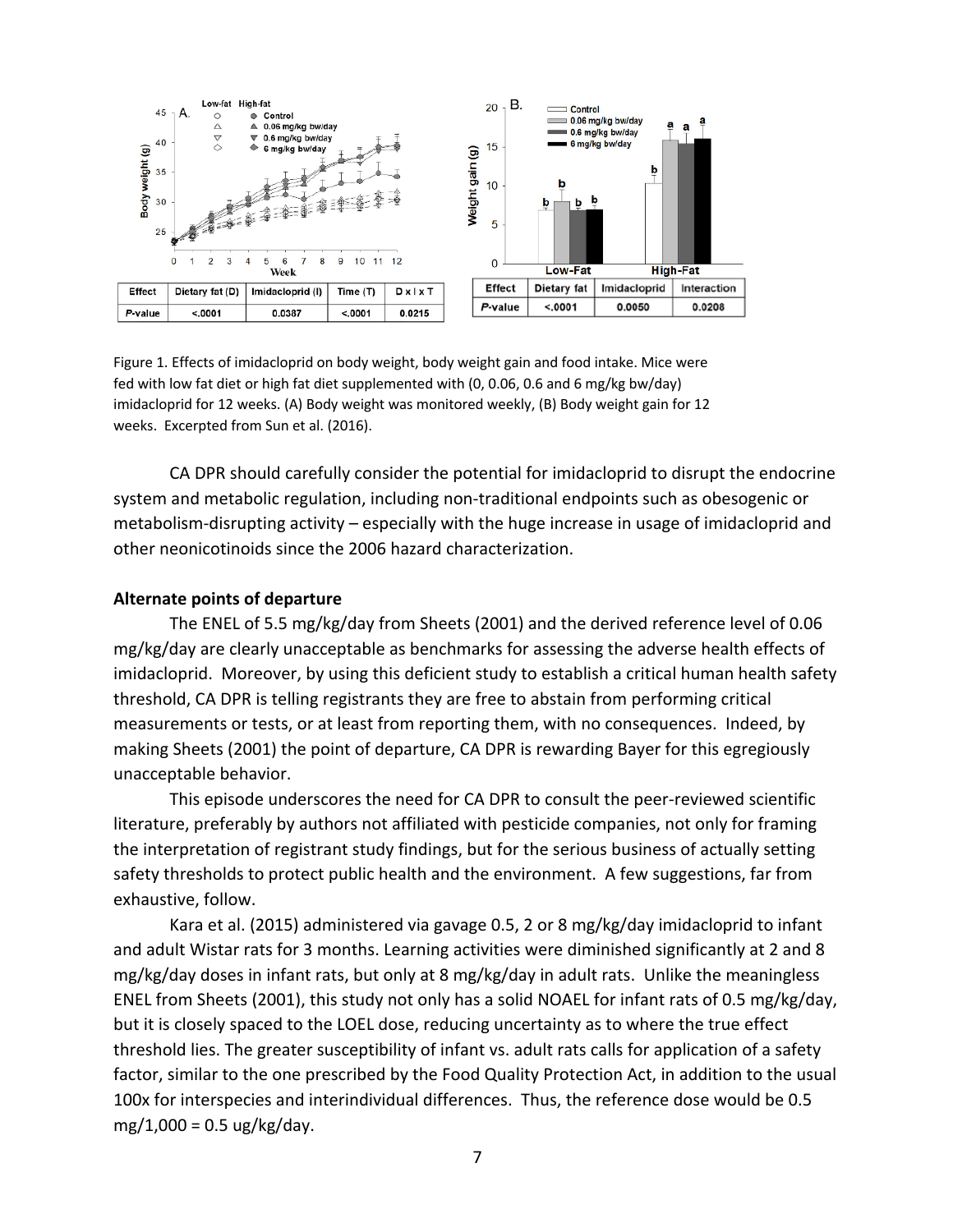Burke et al. (2018) infused 0.5 mg/kg/day imidacloprid into pregnant CD-1 mice via an implanted osmotic minipump from gestation day (GD) 4 to post-natal (PN) day 21. Imidacloprid accumulated in livers and brains of maternal mice, and was found in trace levels in offspring. Offspring exhibited a number of neurobehavioral impacts: elevated motor activity, enhanced social dominance, reduced depressive behavior, and a diminution in social aggression compared to controls. Adult male offspring had reduced weight. Maternal animals had significantly reduced fecundity (roughly 8 vs. 13 pups per mother for treatment vs. control groups). Thus, transient exposure to imidacloprid over the developmental period induced longlasting changes in behavior and brain function in mice. Based on Burke et al. (2018), the LOAEL for imidacloprid is 0.5 mg/kg/day. Although the delivery method, bypassing the gut, may complicate use of this study for the oral POD, "imidacloprid is quickly absorbed by the oral route and rapidly distributed in nearly all organs and tissues" and "[i]n rats, the oral absorption was estimated at 92-99%" (CA DPR 2006, pp. viii, 14-16). Thus, the internal dose delivered by the minipump may not be so different from that ensuing from oral administration. This study would support a reference dose of 0.5 to 5 ug/kg/day, depending on whether an additional safety factor for the young is applied.

The Sun et al. (2016) study described above could also serve as a POD, with 0.06 mg/kg/day serving as the LOEL for potentiating the obesity-inducing effect of a high-fat diet, supporting a reference dose of 0.6 ug/kg/day. High-fat diets are of course common in the U.S., obesity is reaching epidemic proportions, and we must begin to reduce exposure to compounds that exacerbate this health threat.

CFS urges CA DPR to consult Pisa et al. (2021) for a comprehensive review of additional recent animal studies on the adverse effects of imidacloprid and other systemic insecticides for additional POD candidates.

> Bill Freese, Scientific Director Center for Food Safety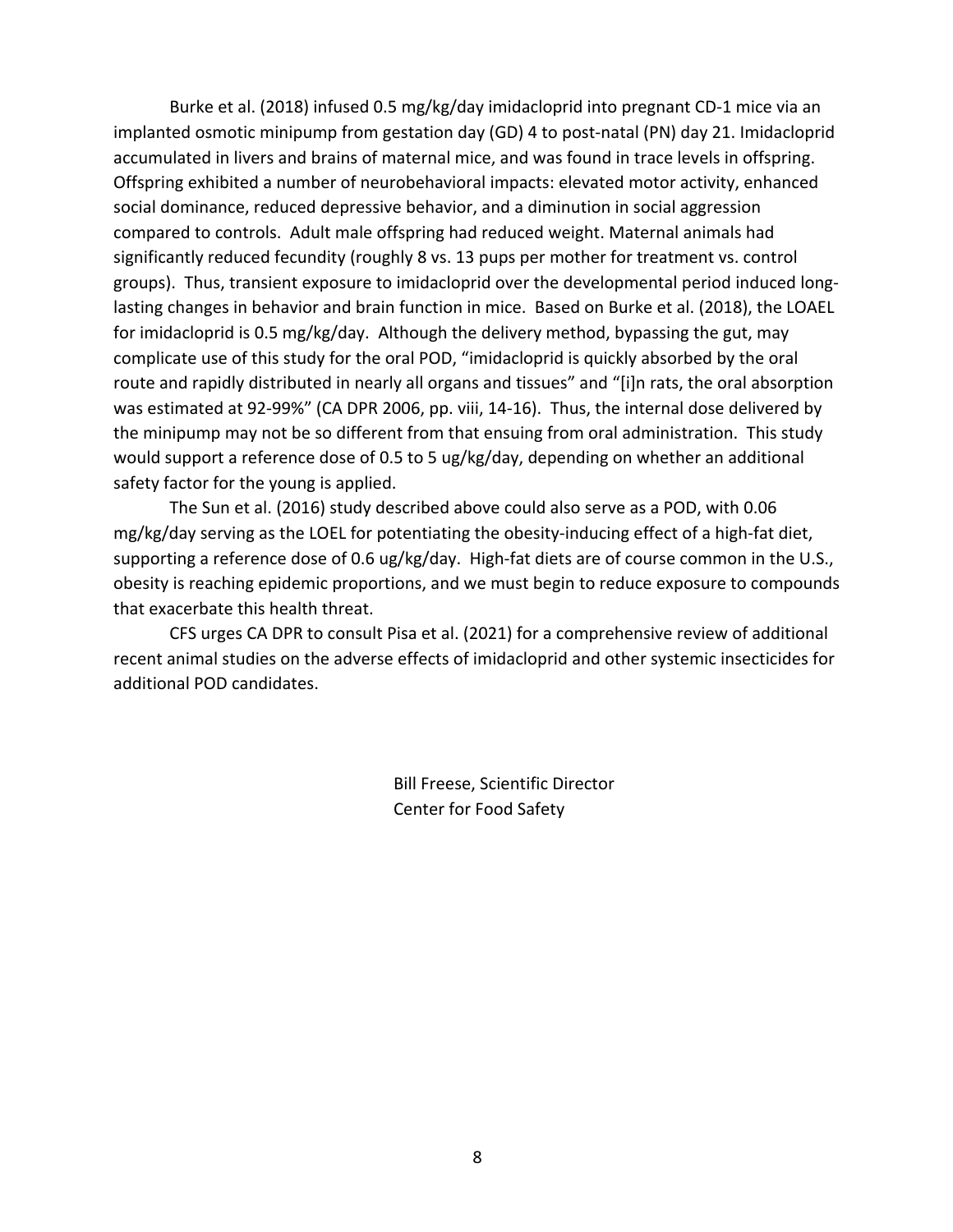# **References**

Bradford BZ, Huseth AS and Groves R (2018). Widespread detections of neonicotinoid contaminants in central Wisconsin groundwater. PLoS One 13(10): e0201753. https://doi.org/ 10.1371/journal.pone.0201753.

Burke AP et al. (2018). Mammalian Susceptibility to a Neonicotinoid Insecticide after Fetal and Early Postnatal Exposure. Scientific Reports 8: 16639.

CA DPR (2021). Legal agricultural use determination for imidacloprid detections in California. California Department of Pesticide Regulation, September 2021.

CA DPR (4/13/21). Updated risks from human exposure to imidacloprid residues in well water. Memorandum, California Department of Pesticide Regulation, April 13, 2021.

CA DPR (4/10/18). Evaluation of the potential human health effects from drinking well water containing imidacloprid. California Department of Pesticide Regulation, April 10, 2018.

CA DPR (2006). Imidacloprid: Risk Characterization Document – Dietary and Drinking Water Exposure, California Department of Pesticide Regulation, February 9, 2006.

CFS (2020). Comments to EPA on the Proposed Interim Registration Review Decisions for Several Neonicotinoid Pesticides: Imidacloprid, Clothianidin, Thiamethoxam, Acetamiprid and Dinotefuran, Dockets EPA-HQ-OPP-2008-0844, EPA-HQ-OPP-2011-0865, EPA-HQ-OPP-2011- 0581, EPA-HQ-OPP-2011-0920 and EPA-HQ-OPP-2012-0329, respectively. Center for Food Safety, May 4, 2020. https://www.centerforfoodsafety.org/files/cfs-neonic-pid-comments- may-2020-final\_94108.pdf.

Egusquiza RJ and Blumberg B (2020). Environmental Obesogens and Their Impact on Susceptibility to Obesity: New Mechanisms and Chemicals. Endocrinology 161(3): 1-14.

EPA (undated). Data Evaluation Record Imidacloprid. Study Type: Developmental Neurotoxicity Study – Rat; OPPTS 870.6300; MRID 45537501. U.S. Environmental Protection Agency. https://archive.epa.gov/pesticides/chemicalsearch/chemical/foia/web/pdf/129099/129099- 0000-00-00a.pdf.

Heindel JJ, vom Saal FS, Blumberg B et al. (2015). Parma consensus statement on metabolic disruptors. Environmental Health 14:54.

Hladik ML, Bradbury S, Schulte LA, Helmers M, Witte C, Kolpin DW, Garrett JD and Harris M (2017). Neonicotinoid insecticide removal by prairie strips in row-cropped watersheds with historical seed coating use. Agriculture, Ecosystems and Environment 241: 160-167.

Kara M et al. (2015). Insecticide imidacloprid influences cognitive functions and alters learning performance and related gene expression in a rat model. International Journal of Experimental Pathology 96: 332-337.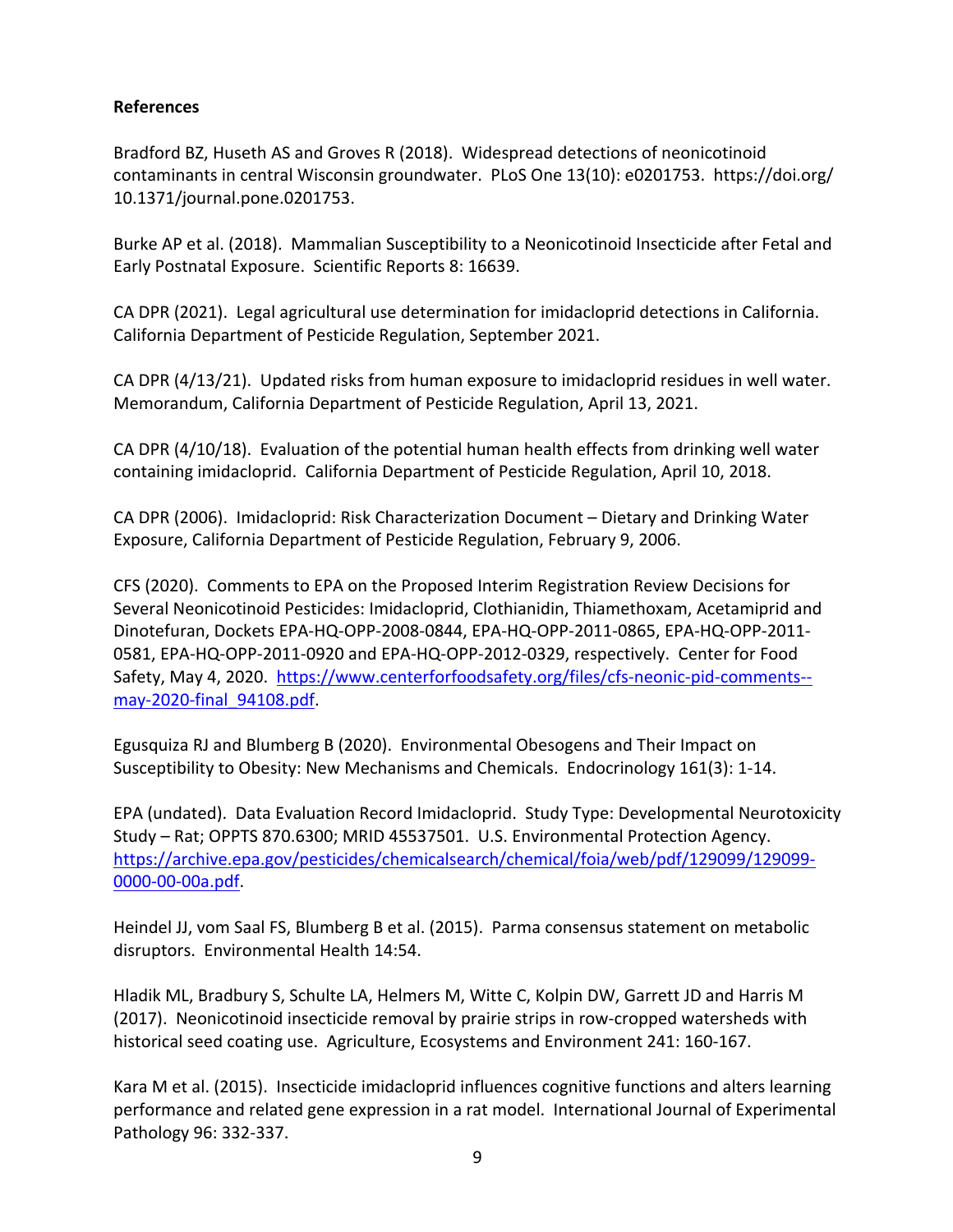Mikolić, A. and Karačonji, I.B. (2018). Imidacloprid as reproductive toxicant and endocrine disruptor: investigations in laboratory animals. Archives of Industrial Hygiene and Toxicology 69(2): 103-108.

Millemann DR, Genievich H, Reilly E, Rush A, Goodrow S, Procopio NA (2020). A review of neonicotinoid insecticides and occurrence in New Jersey surface water and groundwater. Division of Science and Research, State of New Jersey, September 2020.

Mineau P (2020). Neonicotinoids in California: Their Use and Threats to the State's Aquatic Ecosystems and Pollinators, with a Focus on Neonic-Treated Seeds. Pierre Mineau Consulting, 2020.

MN DoH (2020). Imidacloprid and groundwater. Minnesota Department of Health, September 2020. https://www.health.state.mn.us/communities/environment/risk/docs/guidance/gw/imidainfo.pdf.

Pandey, S.P. and Mohanty, B. (2015). The neonicotinoid pesticide imidacloprid and the dithiocarbamate fungicide mancozeb disrupt the pituitary–thyroid axis of a wildlife bird. Chemosphere 122: 227-234.

Park Y, Kim Y, Kim J, et al. (2013). Imidacloprid, a neonicotinoid insecticide, potentiates adipogenesis in 3T3-L1 adipocytes. J Agric Food Chem. 61(1): 255–259.

Pisa L, Goulson D, Yang E-C, Gibbons D, Sanchez-Bayo F et al. (2021). An update of the Worldwide Integrated Assessment (WIA) on systemic insecticides. Part 2: impacts on organisms and ecosystems. Environmental Science and Pollution Research 28: 11749-797.

Schröder H, Moser N and Huggenberger S (2020). *Neuroanatomy of the Mouse: An Introduction*. Springer Nature Switzerland AG. https://link.springer.com/chapter/10.1007/978- 3-030-19898-5\_13.

Seymour T (2017). What does the corpus callosum do? Medical News Today, June 24, 2017. https://www.medicalnewstoday.com/articles/318065#What-is-the-corpus-callosum.

Sheets, LP (2001). An Developmental Neurotoxicity Study with Technical Grade Imidacloprid in Wistar Rats. Bayer Corporation, Agricultural Division Toxicology; Kansas, USA. Study No. 110245. DPR Vol. 51950-0474 # 209393.

Simon-Delso N et al. (2015). Systemic insecticides (neonicotinoids and fipronil): trends, uses, mode of action and metabolites. Environ Sci Pollut Res 22: 5-34.

Sun Q, Xiao X, Kim Y, Kim D, Yoon K-S, Clark JM and Park Y (2016). Imidacloprid promotes high fat diet-induced adiposity and insulin resistance in male C57BL/6J mice. J Agric Food Chem. 64(49): 9293–9306.